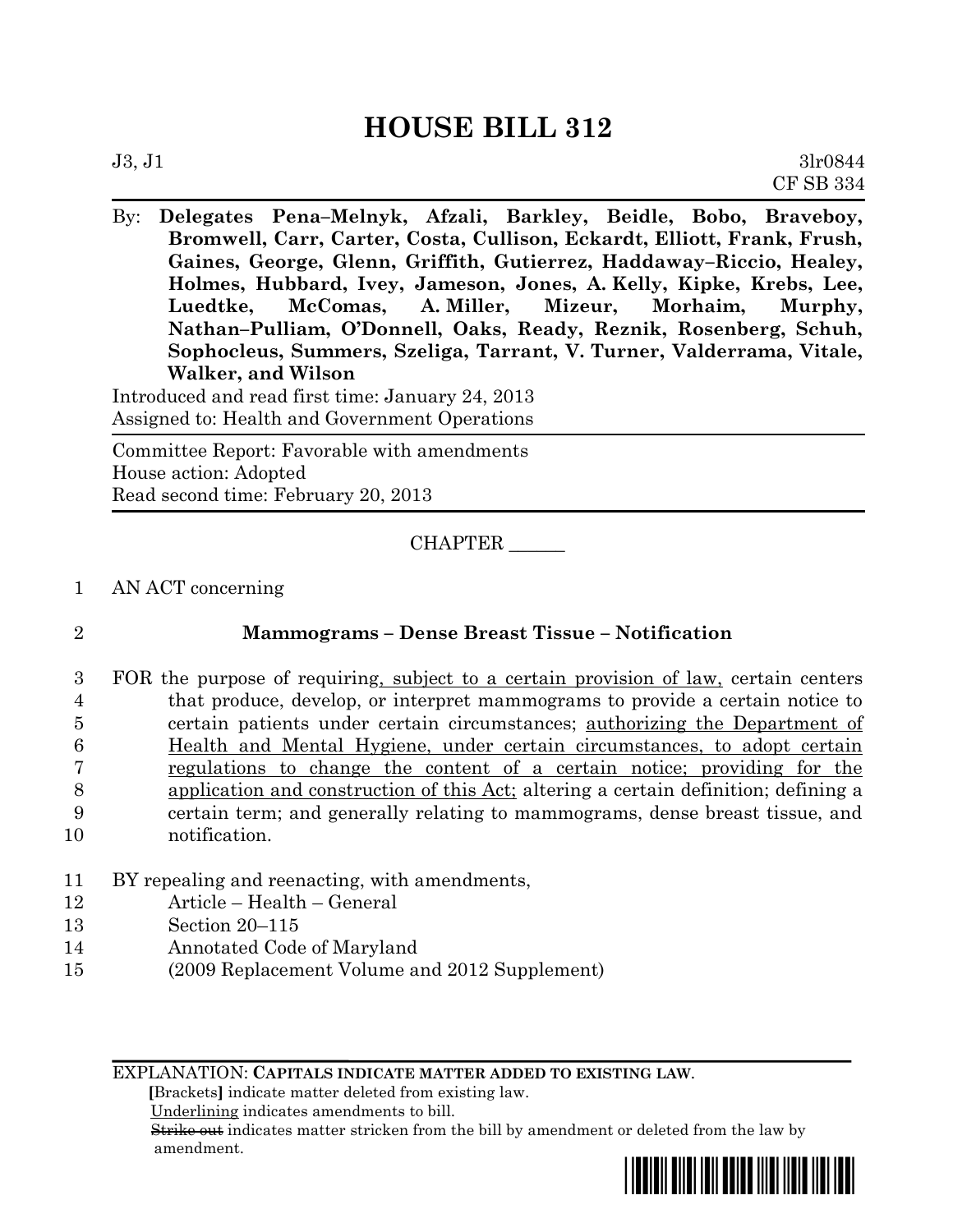|                               | $\sqrt{2}$<br><b>HOUSE BILL 312</b>                                                                                                                                                                                                                                                                          |
|-------------------------------|--------------------------------------------------------------------------------------------------------------------------------------------------------------------------------------------------------------------------------------------------------------------------------------------------------------|
| $\mathbf 1$<br>$\overline{2}$ | 1. BE IT ENACTED BY THE GENERAL ASSEMBLY OF<br><b>SECTION</b><br>MARYLAND, That the Laws of Maryland read as follows:                                                                                                                                                                                        |
| $\boldsymbol{3}$              | Article - Health - General                                                                                                                                                                                                                                                                                   |
| 4                             | $20 - 115$ .                                                                                                                                                                                                                                                                                                 |
| 5                             | (1)<br>In this section the following words have the meanings indicated.<br>(a)                                                                                                                                                                                                                               |
| 6<br>7                        | (2)<br>(i)<br>"Center" means any facility that produces, develops, or<br>interprets:                                                                                                                                                                                                                         |
| 8                             | Screening MAMMOGRAMS; OR<br>1.                                                                                                                                                                                                                                                                               |
| 9                             | 2.<br>Diagnostic mammograms[; or                                                                                                                                                                                                                                                                             |
| 10                            | 3.<br>Both.                                                                                                                                                                                                                                                                                                  |
| 11<br>12<br>13                | "Center" includes a hospital, outpatient department, medical<br>(ii)<br>laboratory, clinic, radiology practice, office of a health care provider, or other testing<br>facility conducting mammography testing.                                                                                               |
| 14<br>15                      | does not include a facility of the federal<br>(iii)<br>"Center"<br>Department of Veterans Affairs.                                                                                                                                                                                                           |
| 16<br>17<br>18<br>19<br>20    | "DENSE BREAST TISSUE" MEANS HETEROGENEOUSLY DENSE<br>(3)<br>OR EXTREMELY DENSE TISSUE AS DEFINED IN NATIONALLY RECOGNIZED<br>GUIDELINES OR SYSTEMS FOR BREAST IMAGING REPORTING OF MAMMOGRAPHY<br>SCREENING, INCLUDING THE BREAST IMAGING REPORTING AND DATA SYSTEM<br>OF THE AMERICAN COLLEGE OF RADIOLOGY. |
| 21<br>22                      | [(3)] (4) "Mammogram" means a radiographic image produced<br>through mammography.                                                                                                                                                                                                                            |
| 23<br>24                      | "Mammography testing" means the imaging of the breast<br>[(4)] (5)<br>with ionizing radiation.                                                                                                                                                                                                               |
| $25\,$<br>26                  | On or after July 1, 1992, a person may not perform mammography<br>(b)<br>testing unless:                                                                                                                                                                                                                     |
| $27\,$<br>28                  | The individual performing mammography testing is qualified<br>(1)<br>under Title 14 of the Health Occupations Article; and                                                                                                                                                                                   |
| 29                            | (2)<br>The center where the mammography testing is performed:                                                                                                                                                                                                                                                |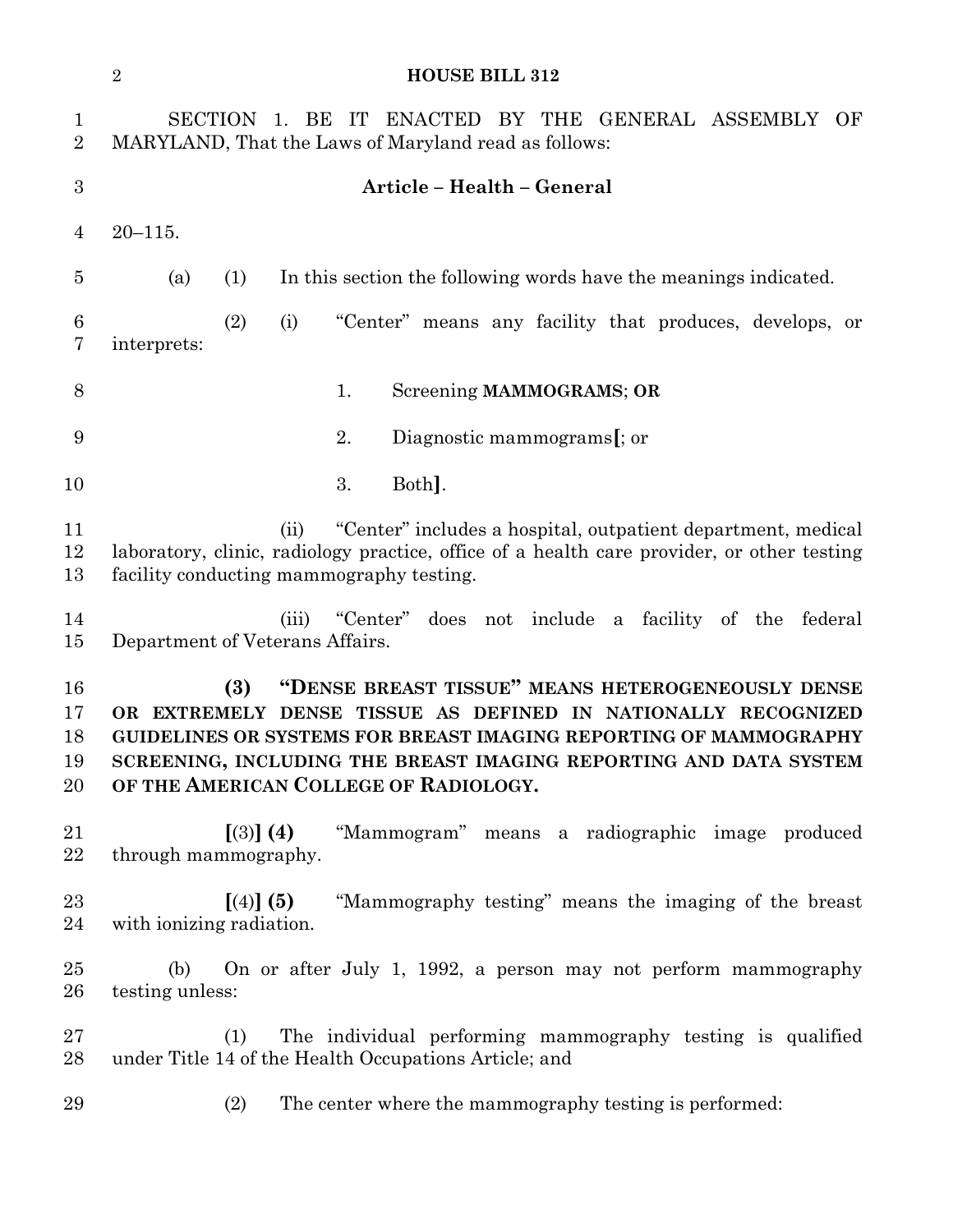## **HOUSE BILL 312** 3

 (i) Is accredited or has applied for accreditation under the American College of Radiology Screening Mammography Accreditation Program; and (ii) Has obtained a certificate of approval from the federal Food and Drug Administration as specified in the federal Mammography Quality Standards Act of 1992. **(C) (1) (I) THIS SECTION DOES NOT APPLY IF THE FEDERAL MAMMOGRAPHY QUALITY STANDARDS ACT OF 1992, OR REGULATIONS ADOPTED UNDER THE ACT, REQUIRES A NOTICE REGARDING BREAST DENSITY TO BE INCLUDED IN THE SCREENING RESULTS LETTER THAT IS SENT TO A PATIENT. (II) THIS SECTION MAY NOT BE CONSTRUED TO: 1. REQUIRE A NOTICE REGARDING BREAST DENSITY TO BE SENT TO A PATIENT THAT IS INCONSISTENT WITH THE PROVISIONS OF THE FEDERAL MAMMOGRAPHY QUALITY STANDARDS ACT OF 1992, OR REGULATIONS ADOPTED UNDER THE ACT; OR 2. CREATE A STANDARD OF CARE, OBLIGATION, OR DUTY THAT PROVIDES A BASIS FOR A CAUSE OF ACTION. (2) IF A MAMMOGRAM OF A PATIENT DEMONSTRATES DENSE BREAST TISSUE, THE CENTER WHERE THE SUBJECT TO PARAGRAPH (3) OF THIS SUBSECTION, A CENTER WHERE MAMMOGRAPHY TESTING WAS IS PERFORMED SHALL PROVIDE WRITTEN NOTIFICATION INCLUDE IN A SCREENING RESULTS LETTER THAT IS SENT TO THE A PATIENT THAT INCLUDES, AS REQUIRED BY FEDERAL LAW, THE FOLLOWING STATEMENT NOTICE: "YOUR MAMMOGRAM SHOWS THAT YOUR BREAST TISSUE IS DENSE. DENSE THIS NOTICE CONTAINS THE RESULTS OF YOUR RECENT MAMMOGRAM, INCLUDING INFORMATION ABOUT BREAST DENSITY. IF YOUR MAMMOGRAM SHOWS THAT YOUR BREAST TISSUE IS DENSE, YOU SHOULD KNOW THAT DENSE BREAST TISSUE IS VERY A COMMON FINDING AND IS NOT ABNORMAL, WITH ABOUT HALF OF WOMEN HAVING DENSE OR HIGHLY DENSE BREASTS. HOWEVER, DENSE BREAST TISSUE CAN MAKE IT HARDER TO FIND CANCER ON A MAMMOGRAM AND MAY ALSO BE ASSOCIATED WITH AN INCREASED RISK OF BREAST CANCER. THIS INFORMATION ABOUT THE RESULT OF YOUR MAMMOGRAM IS GIVEN TO YOU TO RAISE YOUR AWARENESS AND TO INFORM YOUR CONVERSATIONS WITH YOUR PHYSICIAN. USE THIS INFORMATION TO TALK TO YOUR DOCTOR ABOUT YOUR OWN RISKS FOR BREAST CANCER. AT THAT TIME, ASK YOUR**